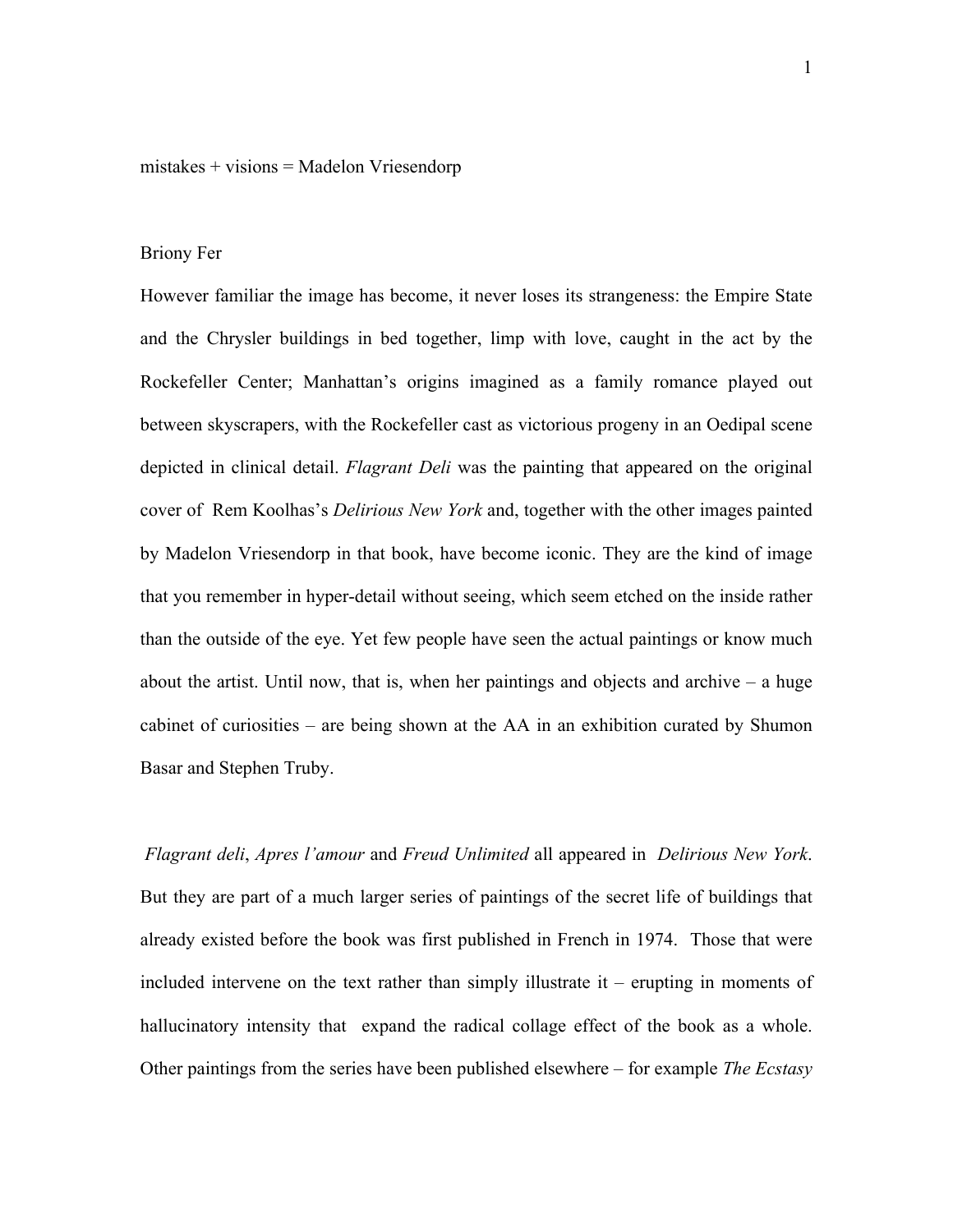*of Mrs Caligari* appeared on the cover of *Architecture d'Aujourd'hui* in 1974 – as *Apres l'Amour* would also appear in the Italian magazine *Casa Bella* in 1975. A diary was produced by *Casa Bella* in 1977 which comprises all Vriesendorp's paintings as well as work by Zoe Zengelis and other OMA projects. To see Vriesendorp's work as part not only of that context, but her own larger body of work, is to see it in a different light - to see that whilst her images are central to the genesis of the OMA project and *Delirious New York* in particular they also have a life outside of it. Her paintings are crystal-clear visions of desire and destruction. Some are apocalyptic in their catastrophic vision of an abandoned utopia of Manhattan in ruins. They create an imaginary world, or rather, in Vriesendorp's terms perhaps, they make a city – which means they are diverse and complex and lived in multiple ways.

The paintings, drawings, collages and collections that she has made are driven by a powerful logic. This is not about an individual style. In fact Vriesendorp prefers to work collaboratively. It is about what the work feels like. Where looking outwards seems to be looking inwards and vice versa. The paintings offer visions of the weirdly mutating cityscapes of Manhattan, but they also offer visions of the inside of mental constructions – like the inside of your head. The normal format of her paintings is to depict an interior and then to make apertures in the walls which are either depictions of windows or pictures. The rectangular frame of the painting becomes a container for a nest of Chinese boxes that are the pictures within the picture. Even when the mise-en-scene is not an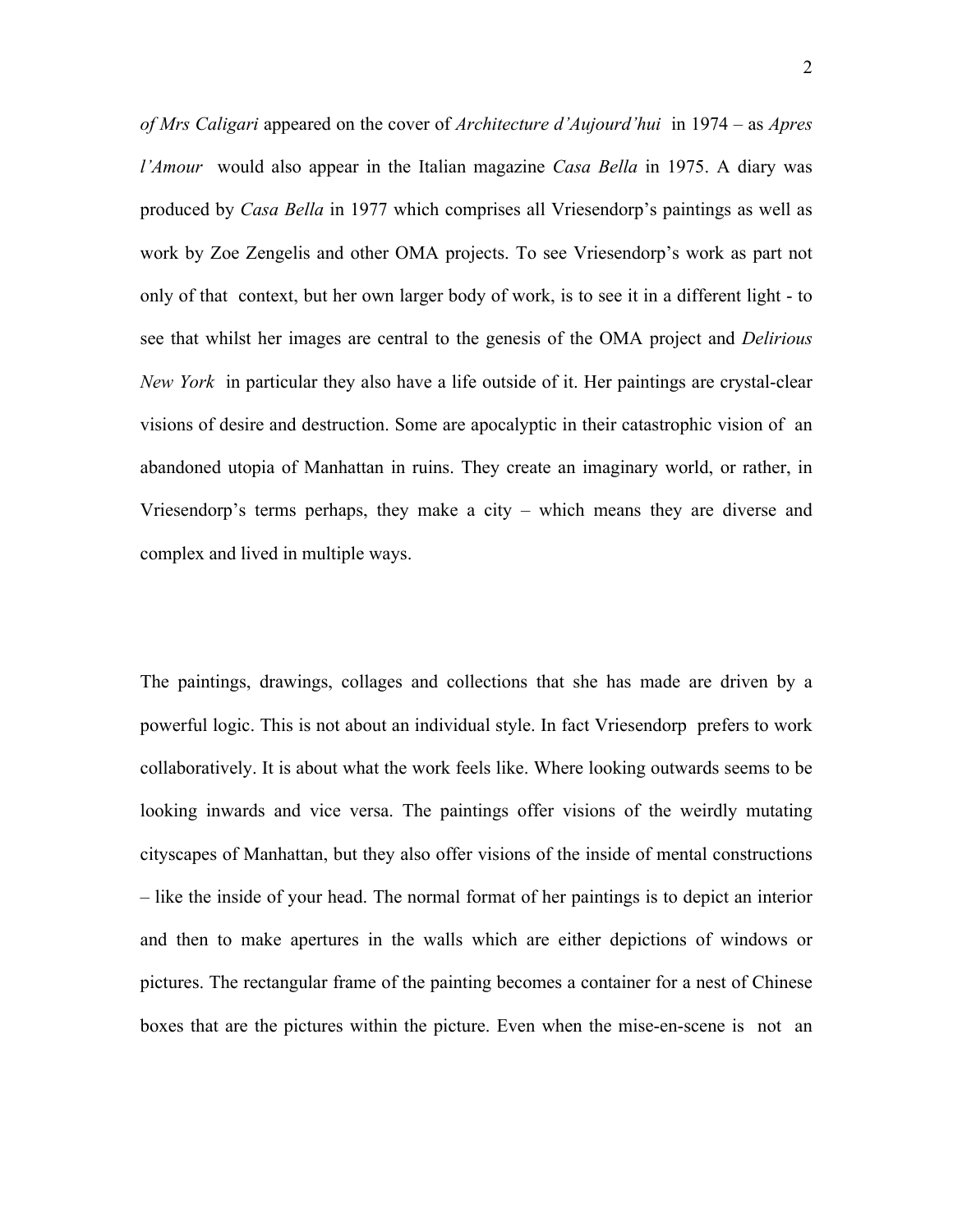interior, the basic structure still applies, as if a picture is always marking the intersection of inside or outside. Shut your eyes and you can see the lining.

It is of course predictable to find that there is a gap between what the paintings look like in illustration and what they look like in the flesh. Anyhow, leaps of scale are built into them, in what Vriesendorp has called 'scale confusion'. Scale and its confusions are also endemic to architecture. It comes as no great surprise either to discover that she first trained not in fine art or architecture but in etching, which she studied at the Rietveld Academy in Amsterdam and that she began work as an illustrator. Her sensibility is in many ways that of a miniaturist. One of her earliest works that she showed me at her studio off the Finchley Road is a postage stamp-sized etching that contains no less than fifty figures. Today her studio is crammed with hundreds, probably thousands, of tiny figures and objects collected together on every available surface. On top of a large plan chest there is a tiny but vast city scape made of small souvenirs – including innumerable Empire State buildings and other skyscrapers of course – which comprises several different zones each of which is a concentration of buildings, figures and body-parts, with a one corner devoted to religion and war. This is like a diagram of a city, and its viscera. The small objects, most cheap and made of plastic, are drawn from all over the world, many given to her by other people. On another table there is a Mickey Mouse zone with one specimen in red coral from China, small tokens of globalisation. It as if the geography of the world could shrink to this, but also these tiny objects could expand to expand as vast idea as the myths and symbols of the world.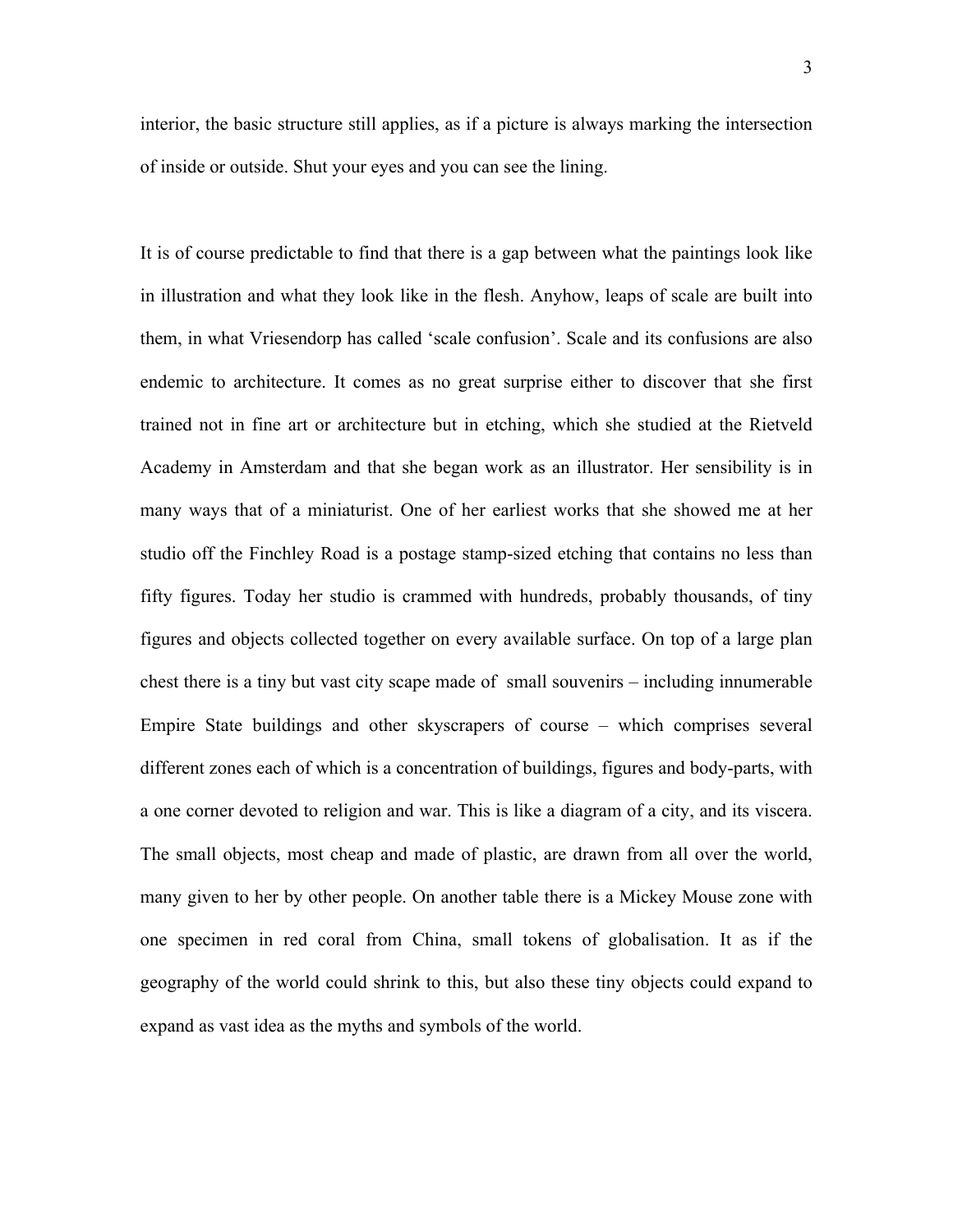Some artists are collectors, some are not. Vriesendorp's way of being an artist is that she is. The greatest collection of all is of postcards which she and Rem Koolhas trawled America for since the 1970s. She has a couple of old suitcases of old postcards, all classified – or zoned – according to subject. One crazy subject after another. With a sleight of hand, what she calls the 'wish you were here' postcards are 'wish you weren't here' postcards – disasters, crocodiles, giant vegetable competitions and so on. The often hand-colored or badly printed postcards of rock formations are at times lurid in their strangeness – hysterical rock formations to rival Dali's anamorphic projections in his own paranoid-critical method, which has clearly informed Vriesendorp's visionary vision of landscape – where everything becomes a body or a potential body, in a vast terrain of desire. A postcard collection also multiplies across huge distances – bringing together the vast landscapes of the US – contracted to a picture about 3 by 5 inches. Picture–making according to the measure of perpetual mobility that is a postcard, is itself a sudden and involuntary contraction.

Madelon Vriesendorp's paintings are also rather like a collection of things – a deliberately incoherent composite rather than a composition of coherent elements. The titles are part of the collage too. *The Ecstasy of Mrs Caligari* came about shortly after seeing Fritz Lang's film, with Liberty lying sprawled huge and helpless over Manhattan, engulfed in drapery that is also water, superimposed over the globe. And whilst you can often see in the paintings souvenirs of past art, such as little fragments of motifs that remind you of Bosch or Dali, they are even closer to old postcards than they are to a history of painting. If Frank Stella once said that he wanted his painting to look as good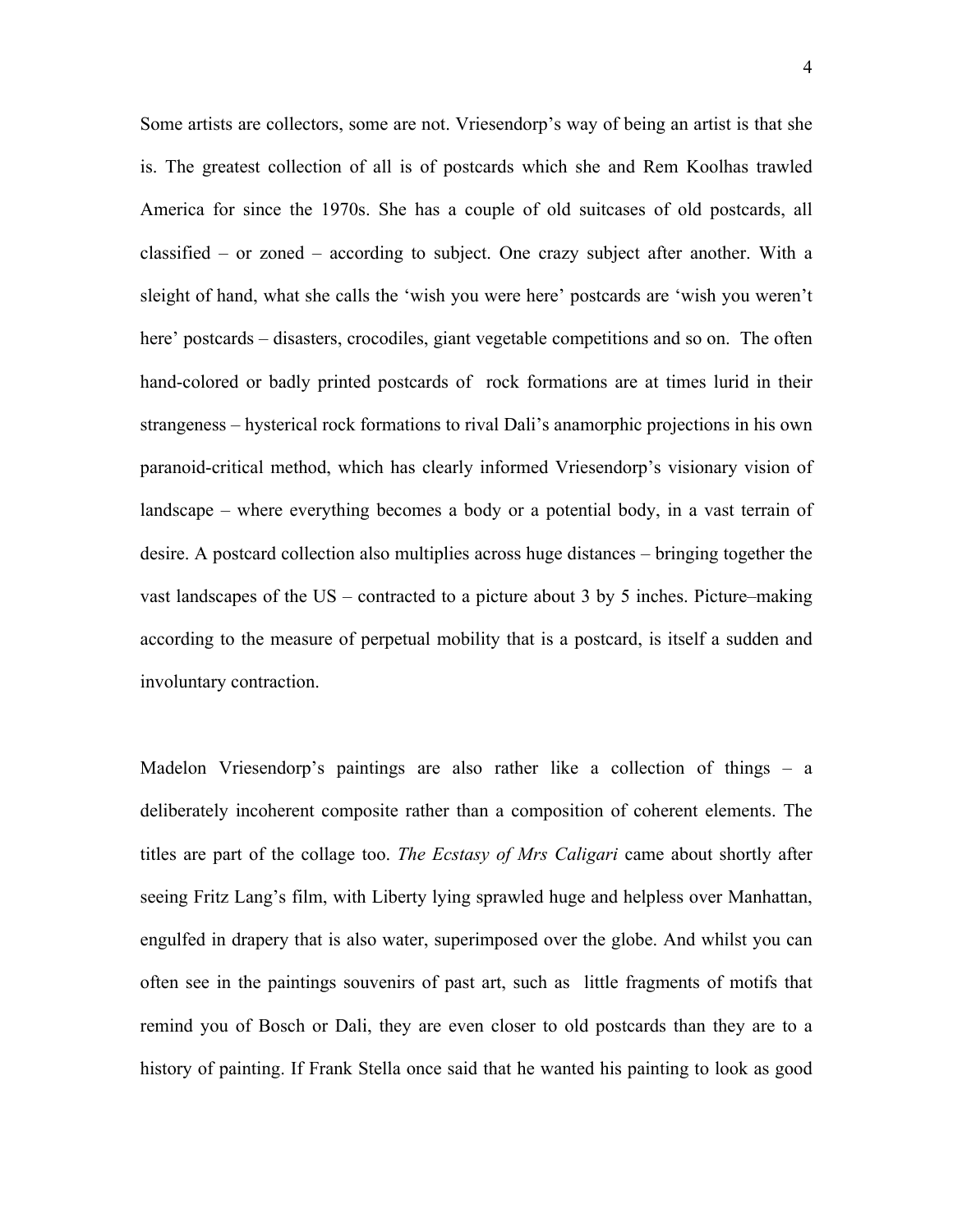as the colour of the paint in the can, then I imagine Vriesendorp wanting to make a picture that could be as good as one of these old postcards. Often the postcards have been doctored and collaged together and have a compelling impurity about them. The way Vriesendorp draws and uses bright clear water colour invokes the graphic techniques of historic postcard images of famous Manhattan skyscrapers from the late twenties and thirties produced when they were first built. Many of the images within images that she introduces into her paintings are of postcards in her collection – the underground caverns and gorges, for example, that decorate the wall of *Freud Unlimited*. A postcard is an image that is in circulation and part of a distribution of images within a culture. But they are also, now, like a pre-history of image networks – archaic, weird, strangely dream-like – their mobility frozen in time in an image-bank – or a suitcase, or a painting.

There is one set of images that Vriesendorp is particularly fond of. A section of suitcase is given over to postcards of cars on empty beaches, with headlights glaring across the empty expanse of sand. Remember the image which hangs behind the bed in *Flagrant Deli*. The single beam manages to project outside the painting to mingle with the aureole of light that is Liberty's torch on the bedside table, one of several beams that function as gazes and ricochet around the apartment. Maybe one of the greatest pleasures of collecting is to find another of the same. In an irresistible coincidence, Vriesendorp explains how she found another postcard of an amateur painting that had been copied from this self-same image - rather badly done with the sunset skewed out of vertical alignment at the horizon. It can't be difficult to get a sunset falling straight but this failed to do so. The image becomes precious as a consequence. She likes bad painting. She likes